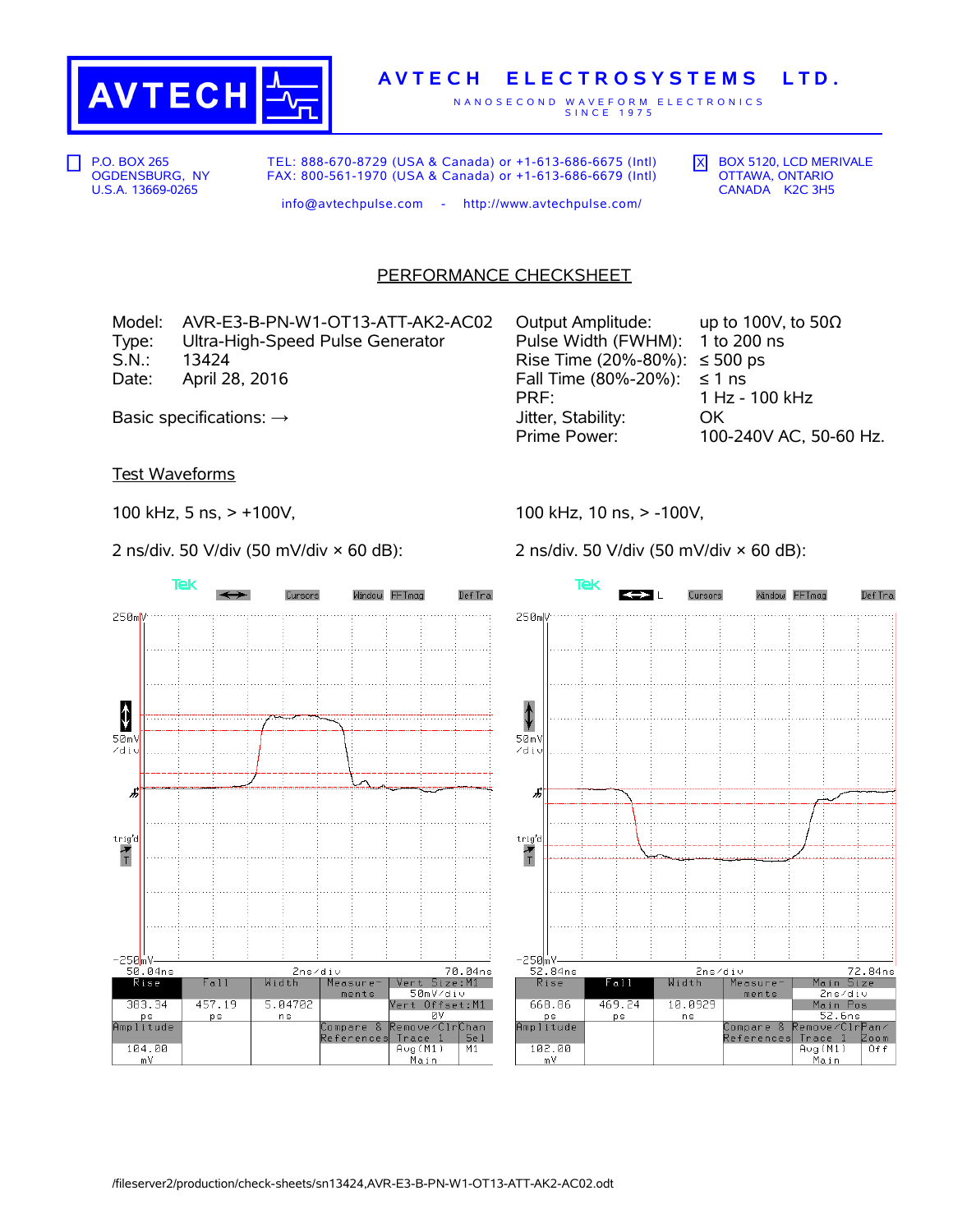5 ns/div. 50 V/div (50 mV/div × 60 dB):

10 kHz, 200 ns, > -100V, leading edge,

5 ns/div. 50 V/div (50 mV/div × 60 dB):